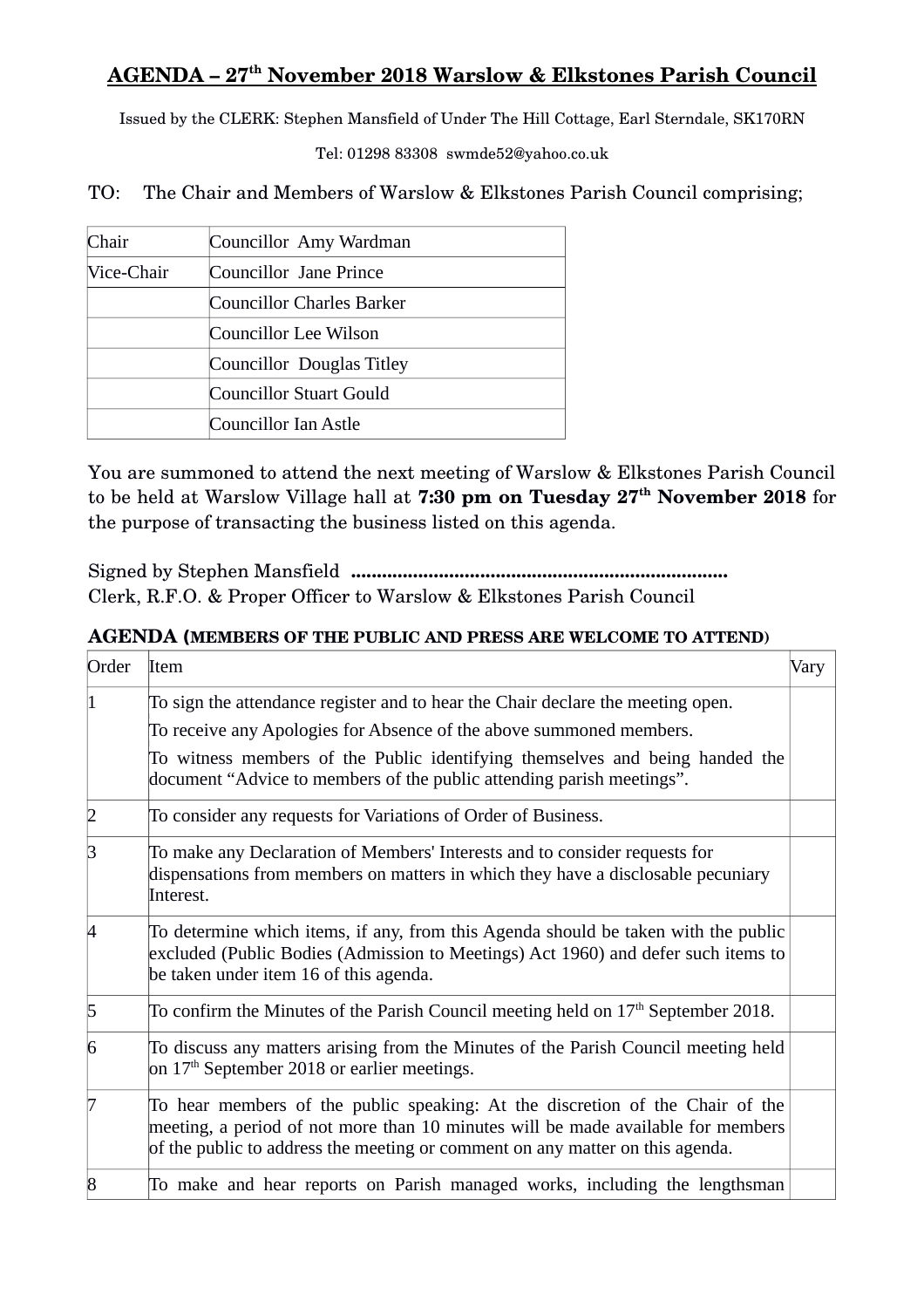## **AGENDA – 27th November 2018 Warslow & Elkstones Parish Council**

|                | scheme, or works being undertaken in the Parish but managed by other agencies.                                                                                                       |  |  |  |
|----------------|--------------------------------------------------------------------------------------------------------------------------------------------------------------------------------------|--|--|--|
|                | $(8.1)$ Telephone kiosk – installation of signage.                                                                                                                                   |  |  |  |
|                | 8.2) Siting of defibrillator in Elkstones signage needed?                                                                                                                            |  |  |  |
|                | 8.3) Lengthsman scheme – update on work done. Training and other legal<br>requirements.                                                                                              |  |  |  |
| $\overline{9}$ | 9.1) To hear responses to previously made Highway defect reports.<br>9.2) To instruct the Clerk to make reports on Highway defects to SCC.                                           |  |  |  |
| 10             | 10.1) To Conduct a periodic review of Council policies, etc:                                                                                                                         |  |  |  |
| $ 11\rangle$   | Planning                                                                                                                                                                             |  |  |  |
|                | $(11.1)$ To review the Clerk's responses to previously considered applications – none<br>made.                                                                                       |  |  |  |
|                | 11.2) To consider new applications and frame responses                                                                                                                               |  |  |  |
|                | NP/SM/1118/1005 Brownhills Farm Longnor Road Warslow The erection of two<br>agricultural livestock buildings (one of which is replacing an existing structure) 31<br><b>Oct 2018</b> |  |  |  |
|                | $(11.3)$ To hear notifications of Planning Decisions – None received.                                                                                                                |  |  |  |
| 12             | To hear the Chairman's announcements                                                                                                                                                 |  |  |  |
|                | (12.1)                                                                                                                                                                               |  |  |  |
| 13             | To hear updates from the Clerk and question the Clerk on any matter.                                                                                                                 |  |  |  |
|                | 13.1) WW1 Beacon Grant. Funds now available for disbursement to organisers of<br>WW1 events.                                                                                         |  |  |  |
|                | 13.2) Discussion of payments for refurbishment of village hall.                                                                                                                      |  |  |  |
|                | 13.3) Residents comments on WW1 events.                                                                                                                                              |  |  |  |
| 14             | Finance                                                                                                                                                                              |  |  |  |
|                | 14.1) To note current bank balances and transactions dated since the last meeting. To<br>reconcile balances and transactions with the Parish Accounts Records                        |  |  |  |
|                | 14.2) To authorise payment of the following liabilities of the Parish Council.                                                                                                       |  |  |  |
|                |                                                                                                                                                                                      |  |  |  |

| $Chq$ No | Payee/Voucher                                        | Item                                                         | Amount |
|----------|------------------------------------------------------|--------------------------------------------------------------|--------|
|          | Number                                               |                                                              |        |
|          | lengthsmen                                           | Lengthsman work payments                                     |        |
|          | <b>S W Mansfield</b>                                 | Clerk salary August & September                              |        |
|          | K6 Telephone kiosks                                  | Equipment for telephone kiosk<br>conversion to defib station |        |
|          | Payment of WW1 fund to<br>Warslow event organisers   |                                                              |        |
|          | Payment of WW1 fund to<br>Elkstones event organisers |                                                              |        |
|          | Payment to Warslow Village<br>Hall for new equipment |                                                              |        |
|          |                                                      |                                                              | ??? ?? |